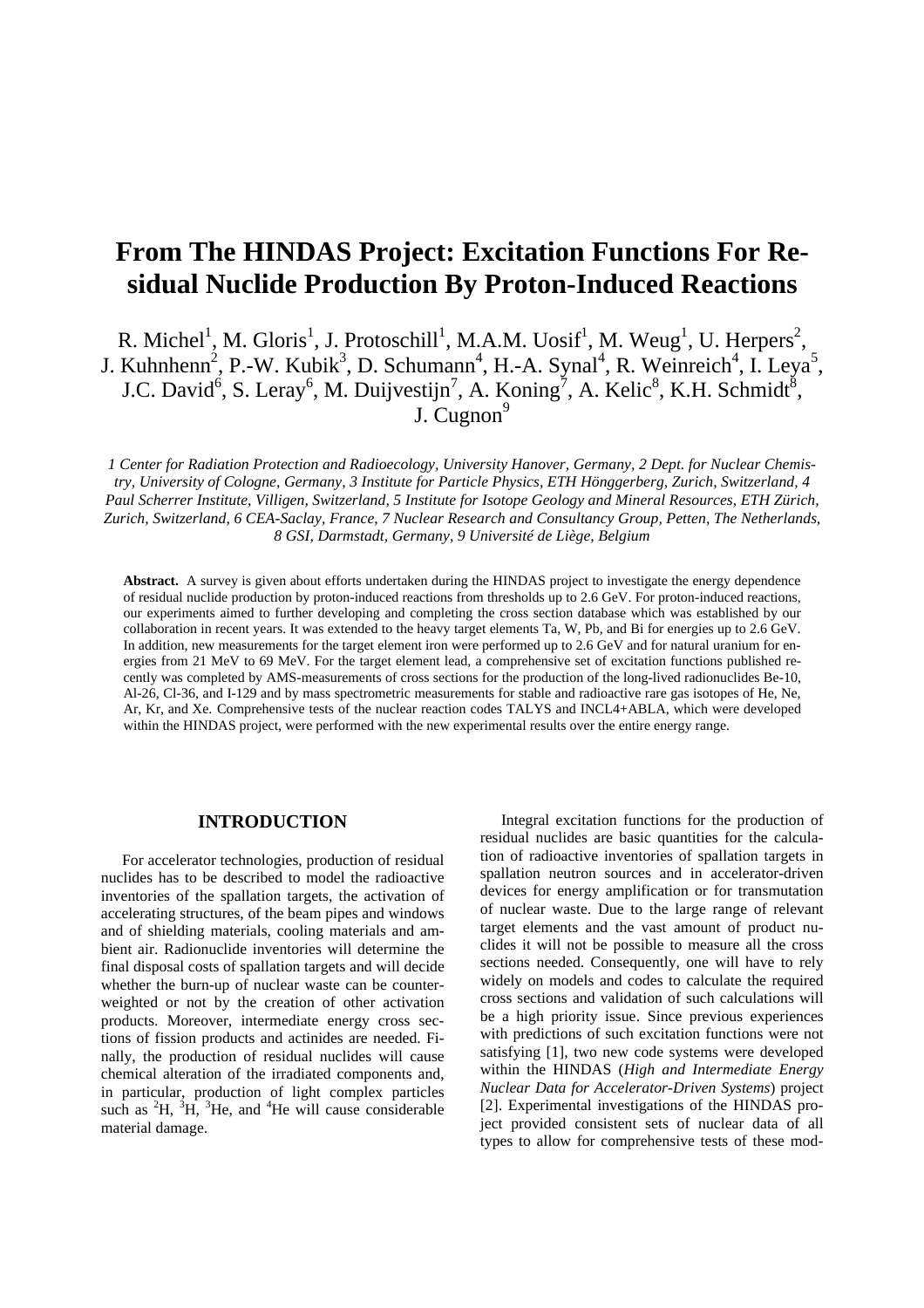els; see ref. [3] for details. Here, we report the respective work for the production of residual nuclides by proton-induced reactions up to 2.6 GeV.

## **EXPERIMENTAL DATA BASE**

For proton-induced reactions, the efforts of the HINDAS project aimed to further developing and completing the cross section database which was established by our collaboration in recent years; [4] and references therein. During the HINDAS project the data base was extended to the heavy target elements Ta, W, Pb, and Bi [5-8]. Further, about 560 new cross sections for the production of 19 radionuclides from the target element iron have been measured from thresholds up to 2.6 GeV. For the target element lead a comprehensive set of excitation functions published recently was completed by AMS-measurements of cross sections for the production of the long-lived radionuclides  ${}^{10}$ Be,  ${}^{36}$ Cl, and  ${}^{129}$ I, (Schumann et al., these proceedings). For natural uranium, cross sections for the production of residual nuclides are available for penergies from 21 MeV to 69 MeV (Uosif et al., these proceedings) and at 600 MeV are available (Adam et al., these proceedings) and evaluations of past irradiation experiments of thorium and uranium at Saturne for energies between 200 MeV and 2.6 GeV are underway. Further spin-offs of the HINDAS project were mass spectrometric measurements of cross sections for the production of stable and radioactive isotopes of He, Ne, Ar, Kr, and Xe from natural lead [9].

Together with not yet published cross sections for the target elements Rb, Mo, Rh, Ag, In, Te, and La, our entire consistent data base now covers the target elements C, N, O, Mg, Al, Si, Ca, Ti, V, Mn, Fe, Co, Ni, Cu, Rb, Sr, Y, Zr, Nb, Mo, Rh, Ag, In, Te, Ba, La, Ta, W, Au, Pb, Bi, and U. It contains data for nearly 1 500 nuclear reactions and more than 25 000 cross sections Most of the data are available in EXFOR.

Our investigations made use of classical kinematics and, therefore, they are confined to residual nuclides with usually at least a few hours' half-lives which mostly reveal a cumulative production due to the decay of short-lived progenitors. These investigations are complimentary to those using inverse kinematics where the primary residuals can be studied at certain energy points, e.g. [10]. The classical kinematics allows studying the energy dependence from thresholds up to the highest energies which are 2.6 GeV for proton-induced reactions of this work. The data obtained by this method are the basis to test whether the energy

dependence of nuclear reaction phenomena are properly taken into account by nuclear models and codes.

#### **MODEL VALIDATION**

During the HINDAS project two codes systems were developed to satisfy the needs for modelling nuclear reaction data at intermediate and high energies. The TALYS code includes the optical model, direct, pre-equilibrium, fission and statistical models and thereby gives a prediction for all the open reaction channels for energies up to about 200 MeV (Koning et al. in these proceedings). The INCL4+ABLA code system is a combination of the codes INCL4 [11] for the intra-nuclear cascade and ABLA [12] for the nucleus de-excitation. The experimental data base established during the HINDAS project offers an excellent chance for the validation of the new codes.



**FIGURE 1.** Experimental cross sections (squares) for the production of  $52m+g$ Mn from natural iron by proton-induced reactions in comparison with TALYS results (solid line).

To validate these code systems with respect to their capabilities to predict cross sections for the production of residual nuclides respective "blind" calculations were performed for Fe, W, Ta, Pb, Bi, and U and the results were compared with the new experimental data.

Fig 1 gives an example for such a comparison for the production of  $52m+g$ Mn from natural iron. A more systematic survey on the capabilities of the TALYS and INCL4+ABLA codes and on still pertaining problems is given in Fig. 2 for the target element bismuth. Generally, the results of these comparisons were quite good. For a wide range masses from target-near to spallation products, both codes, TALYS and INCL4+ABLA, adequately reproduce the experimen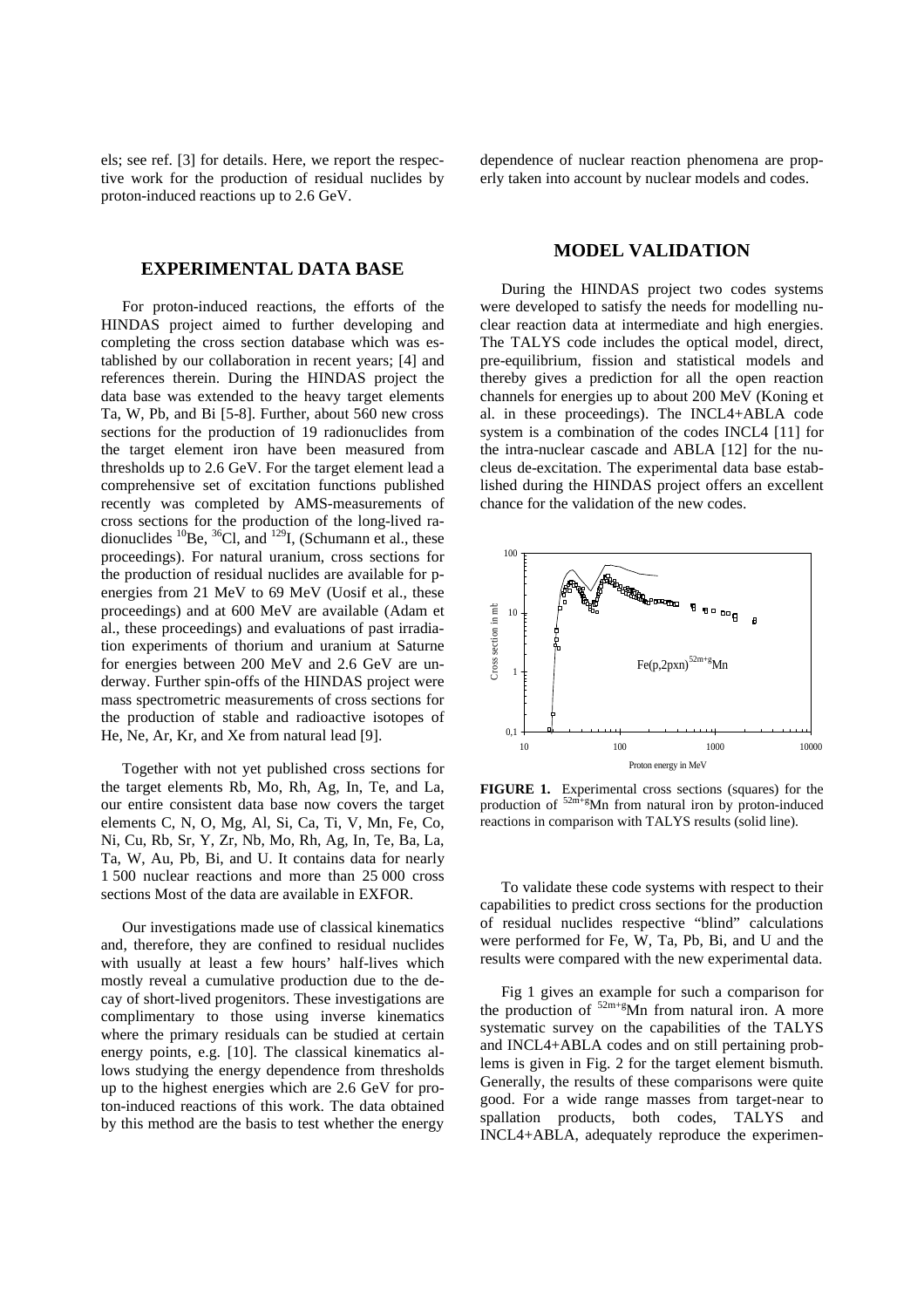tal cross sections varying by 5 orders of magnitude over the entire range of energies for. In contrast to earlier evaluations [4-8], the new codes also give reasonable results for all fission products.



**FIGURE 2.** Comparison of experimental cross sections [7] with model calculations using the TALYS (solid lines) and INCL4+ABLA (broken lines) codes.

There remains, however, a problem with the production of light products. Already the production of  $22$ Na from Bi is underestimated by about an order of magnitude. These discrepancies get worse for lighter target masses as e.g.  $7Be$  and  $10Be$ . We attribute them to the neglect of multi-fragmentation in the existing codes.